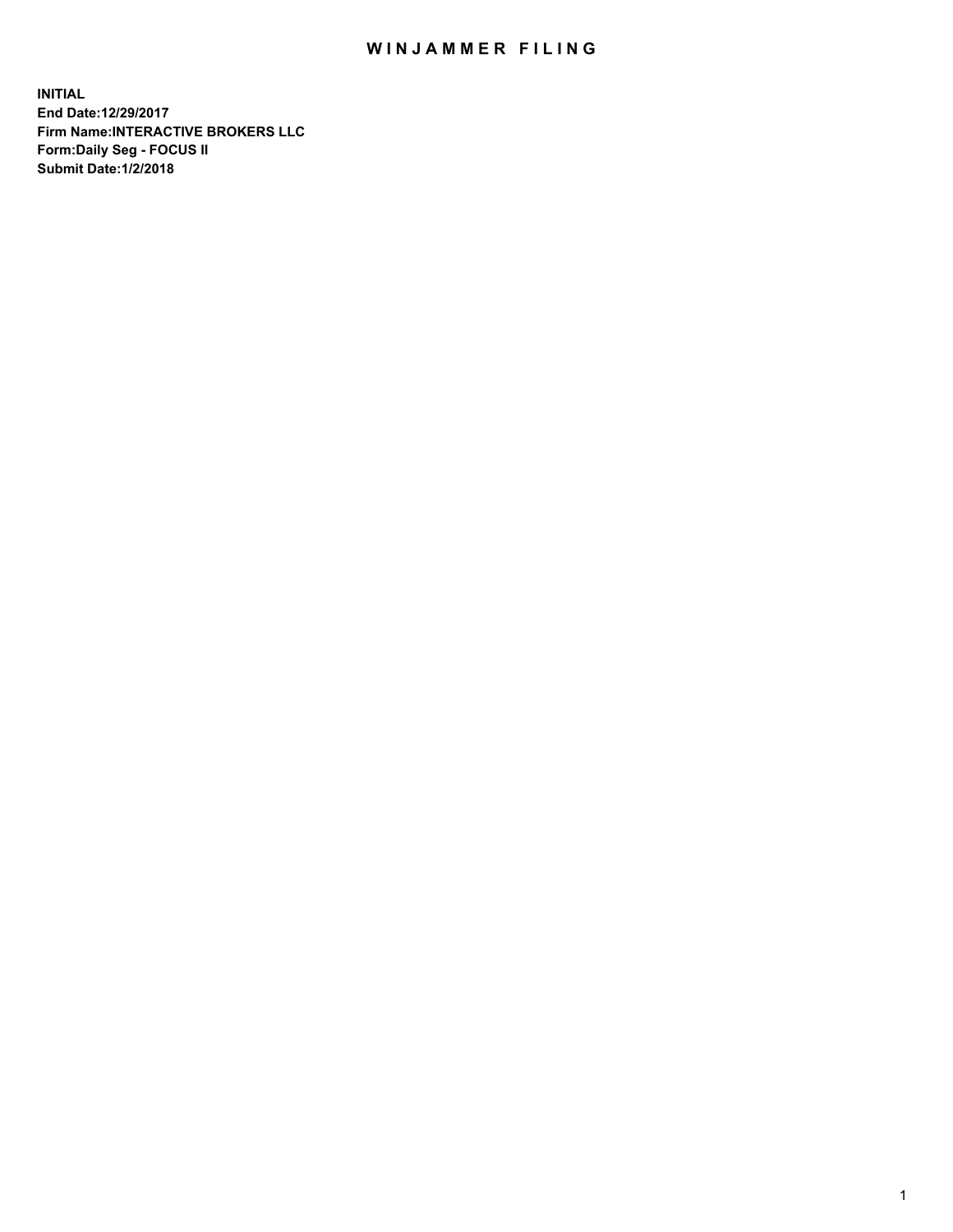## **INITIAL End Date:12/29/2017 Firm Name:INTERACTIVE BROKERS LLC Form:Daily Seg - FOCUS II Submit Date:1/2/2018 Daily Segregation - Cover Page**

| Name of Company<br><b>Contact Name</b><br><b>Contact Phone Number</b><br><b>Contact Email Address</b>                                                                                                                                                                                                                          | <b>INTERACTIVE BROKERS LLC</b><br><b>James Menicucci</b><br>203-618-8085<br>jmenicucci@interactivebrokers.c<br>om |
|--------------------------------------------------------------------------------------------------------------------------------------------------------------------------------------------------------------------------------------------------------------------------------------------------------------------------------|-------------------------------------------------------------------------------------------------------------------|
| FCM's Customer Segregated Funds Residual Interest Target (choose one):<br>a. Minimum dollar amount: ; or<br>b. Minimum percentage of customer segregated funds required:%; or<br>c. Dollar amount range between: and; or<br>d. Percentage range of customer segregated funds required between:% and%.                          | $\overline{\mathbf{0}}$<br>0<br>155,000,000 245,000,000<br>0 <sub>0</sub>                                         |
| FCM's Customer Secured Amount Funds Residual Interest Target (choose one):<br>a. Minimum dollar amount: ; or<br>b. Minimum percentage of customer secured funds required:%; or<br>c. Dollar amount range between: and; or<br>d. Percentage range of customer secured funds required between: % and %.                          | $\overline{\mathbf{0}}$<br>0<br>80,000,000 120,000,000<br>0 <sub>0</sub>                                          |
| FCM's Cleared Swaps Customer Collateral Residual Interest Target (choose one):<br>a. Minimum dollar amount: ; or<br>b. Minimum percentage of cleared swaps customer collateral required:% ; or<br>c. Dollar amount range between: and; or<br>d. Percentage range of cleared swaps customer collateral required between:% and%. | $\overline{\mathbf{0}}$<br>$\overline{\mathbf{0}}$<br>0 <sub>0</sub><br><u>00</u>                                 |

Attach supporting documents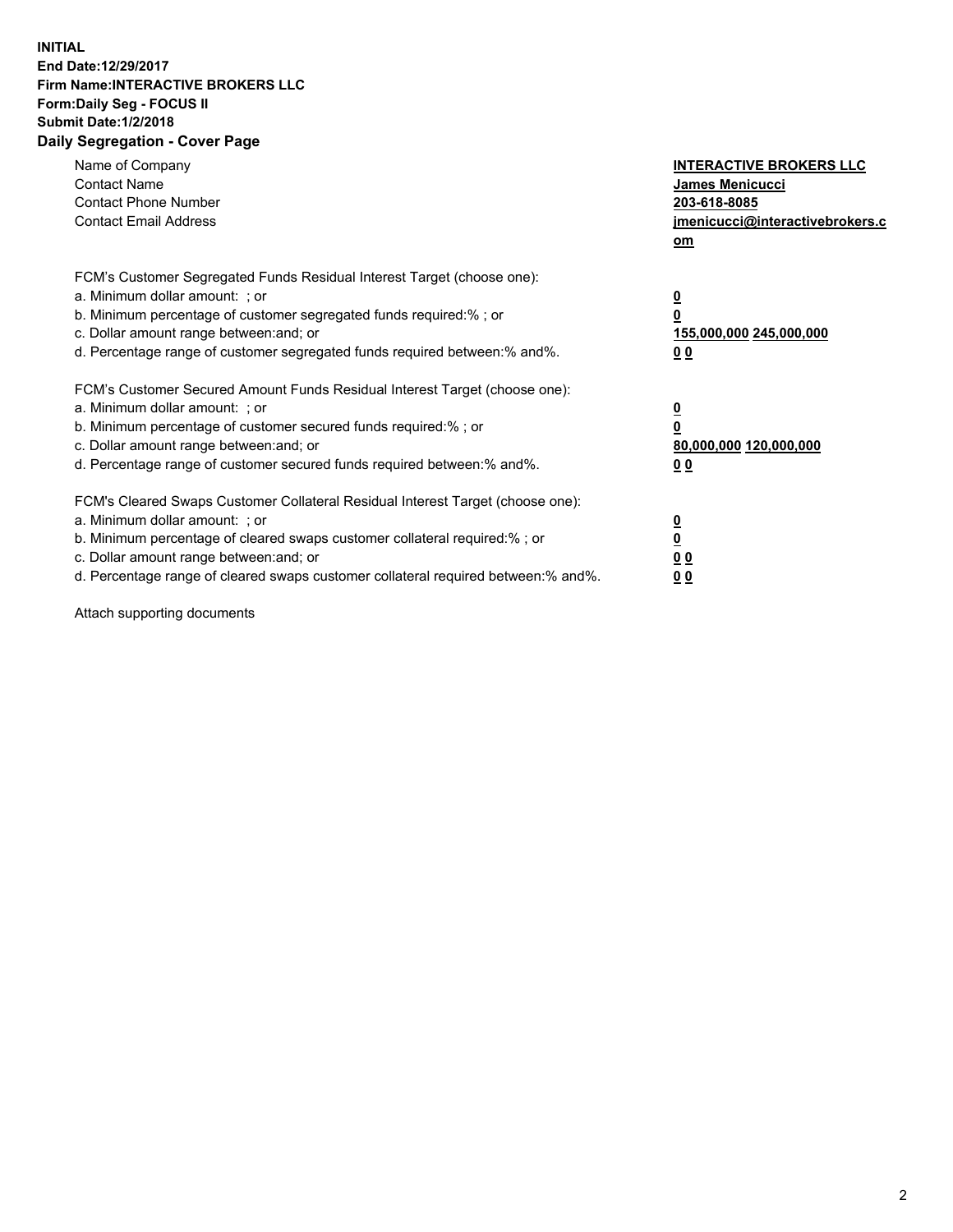## **INITIAL End Date:12/29/2017 Firm Name:INTERACTIVE BROKERS LLC Form:Daily Seg - FOCUS II Submit Date:1/2/2018 Daily Segregation - Secured Amounts**

|     | Foreign Futures and Foreign Options Secured Amounts                                         |                                   |
|-----|---------------------------------------------------------------------------------------------|-----------------------------------|
|     | Amount required to be set aside pursuant to law, rule or regulation of a foreign            | $0$ [7305]                        |
|     | government or a rule of a self-regulatory organization authorized thereunder                |                                   |
| 1.  | Net ledger balance - Foreign Futures and Foreign Option Trading - All Customers             |                                   |
|     | A. Cash                                                                                     | 475,413,295 [7315]                |
|     | B. Securities (at market)                                                                   | $0$ [7317]                        |
| 2.  | Net unrealized profit (loss) in open futures contracts traded on a foreign board of trade   | 9,093,912 [7325]                  |
| 3.  | Exchange traded options                                                                     |                                   |
|     | a. Market value of open option contracts purchased on a foreign board of trade              | 7,797 [7335]                      |
|     | b. Market value of open contracts granted (sold) on a foreign board of trade                | <u>-56,973</u> [7337]             |
| 4.  | Net equity (deficit) (add lines 1. 2. and 3.)                                               | 484,458,031 [7345]                |
| 5.  | Account liquidating to a deficit and account with a debit balances - gross amount           |                                   |
|     |                                                                                             | 7,509 [7351]                      |
|     | Less: amount offset by customer owned securities                                            | 0 [7352] 7,509 [7354]             |
| 6.  | Amount required to be set aside as the secured amount - Net Liquidating Equity              | 484,465,540 [7355]                |
|     | Method (add lines 4 and 5)                                                                  |                                   |
| 7.  | Greater of amount required to be set aside pursuant to foreign jurisdiction (above) or line | 484,465,540 [7360]                |
|     | 6.                                                                                          |                                   |
|     | FUNDS DEPOSITED IN SEPARATE REGULATION 30.7 ACCOUNTS                                        |                                   |
| 1.  | Cash in banks                                                                               |                                   |
|     | A. Banks located in the United States                                                       | 28,399,860 [7500]                 |
|     | B. Other banks qualified under Regulation 30.7                                              | 0 [7520] 28,399,860 [7530]        |
| 2.  | Securities                                                                                  |                                   |
|     | A. In safekeeping with banks located in the United States                                   | 439,402,540 [7540]                |
|     | B. In safekeeping with other banks qualified under Regulation 30.7                          | 0 [7560] 439,402,540 [7570]       |
| 3.  | Equities with registered futures commission merchants                                       |                                   |
|     | A. Cash                                                                                     | $0$ [7580]                        |
|     | <b>B.</b> Securities                                                                        | $0$ [7590]                        |
|     | C. Unrealized gain (loss) on open futures contracts                                         | $0$ [7600]                        |
|     | D. Value of long option contracts                                                           | $0$ [7610]                        |
|     | E. Value of short option contracts                                                          | 0 [7615] 0 [7620]                 |
| 4.  | Amounts held by clearing organizations of foreign boards of trade                           |                                   |
|     | A. Cash                                                                                     | $0$ [7640]                        |
|     | <b>B.</b> Securities                                                                        | $0$ [7650]                        |
|     | C. Amount due to (from) clearing organization - daily variation                             | $0$ [7660]                        |
|     | D. Value of long option contracts                                                           | $0$ [7670]                        |
|     | E. Value of short option contracts                                                          | 0 [7675] 0 [7680]                 |
| 5.  | Amounts held by members of foreign boards of trade                                          |                                   |
|     | A. Cash                                                                                     | 133,206,346 [7700]                |
|     | <b>B.</b> Securities                                                                        | $0$ [7710]                        |
|     | C. Unrealized gain (loss) on open futures contracts                                         | 8,293,152 [7720]                  |
|     | D. Value of long option contracts                                                           | 7,797 [7730]                      |
|     | E. Value of short option contracts                                                          | -56,973 [7735] 141,450,322 [7740] |
| 6.  | Amounts with other depositories designated by a foreign board of trade                      | $0$ [7760]                        |
| 7.  | Segregated funds on hand                                                                    |                                   |
| 8.  |                                                                                             | $0$ [7765]                        |
|     | Total funds in separate section 30.7 accounts                                               | 609,252,722 [7770]                |
| 9.  | Excess (deficiency) Set Aside for Secured Amount (subtract line 7 Secured Statement         | 124,787,182 [7380]                |
|     | Page 1 from Line 8)                                                                         |                                   |
| 10. | Management Target Amount for Excess funds in separate section 30.7 accounts                 | 80,000,000 [7780]                 |
| 11. | Excess (deficiency) funds in separate 30.7 accounts over (under) Management Target          | 44,787,182 [7785]                 |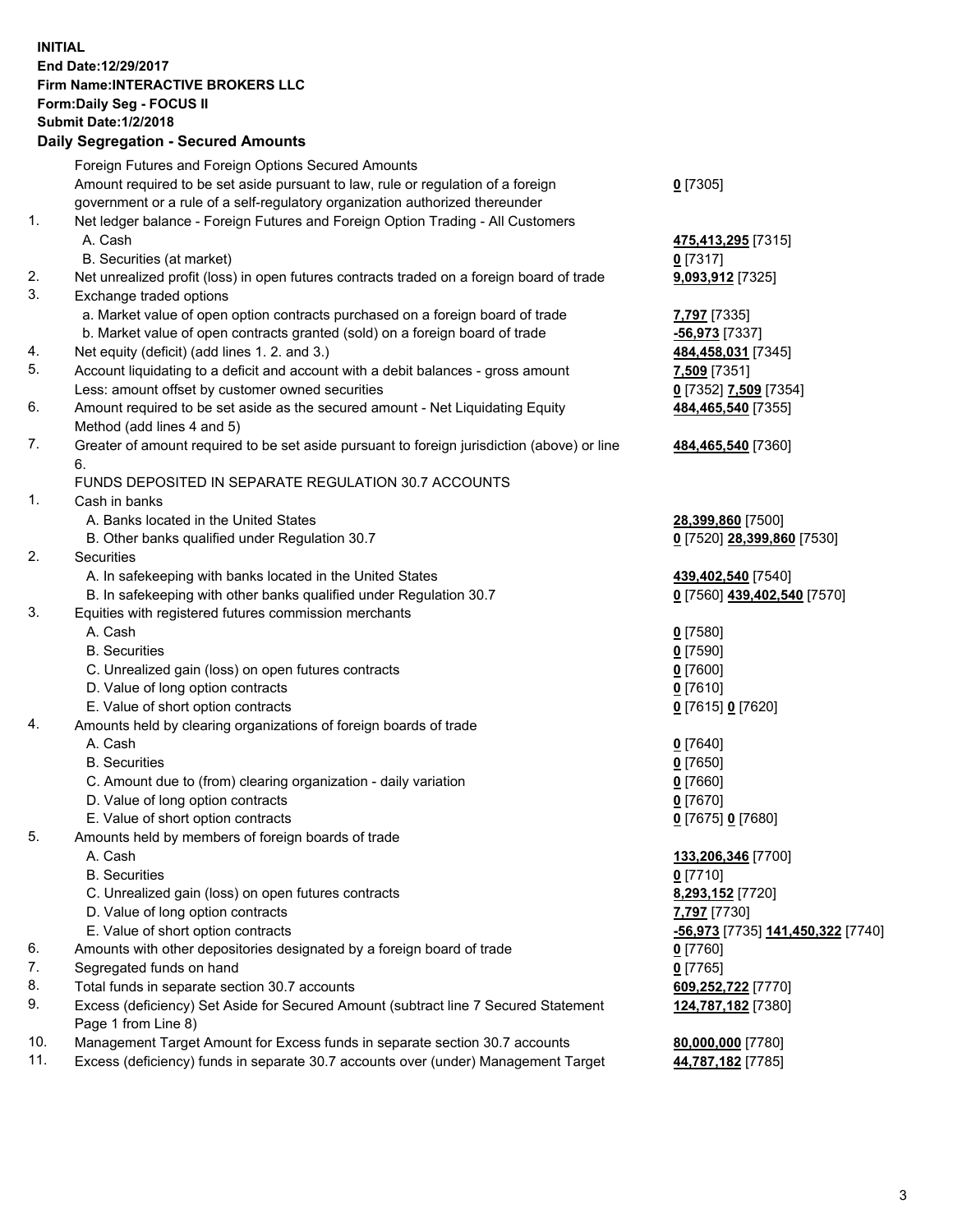| <b>INITIAL</b> | End Date:12/29/2017<br><b>Firm Name:INTERACTIVE BROKERS LLC</b><br>Form: Daily Seg - FOCUS II<br><b>Submit Date: 1/2/2018</b><br>Daily Segregation - Segregation Statement |                         |
|----------------|----------------------------------------------------------------------------------------------------------------------------------------------------------------------------|-------------------------|
|                | SEGREGATION REQUIREMENTS(Section 4d(2) of the CEAct)                                                                                                                       |                         |
| 1.             | Net ledger balance                                                                                                                                                         |                         |
|                | A. Cash                                                                                                                                                                    | 4,689,547,763 [7010]    |
|                | B. Securities (at market)                                                                                                                                                  | $0$ [7020]              |
| 2.             | Net unrealized profit (loss) in open futures contracts traded on a contract market                                                                                         | -21,398,742 [7030]      |
| 3.             | Exchange traded options                                                                                                                                                    |                         |
|                | A. Add market value of open option contracts purchased on a contract market                                                                                                | 182,340,896 [7032]      |
|                | B. Deduct market value of open option contracts granted (sold) on a contract market                                                                                        | -261,278,617 [7033]     |
| 4.             | Net equity (deficit) (add lines 1, 2 and 3)                                                                                                                                | 4,589,211,300 [7040]    |
| 5.             | Accounts liquidating to a deficit and accounts with                                                                                                                        |                         |
|                | debit balances - gross amount                                                                                                                                              | 276,449 [7045]          |
|                | Less: amount offset by customer securities                                                                                                                                 | 0 [7047] 276,449 [7050] |
| 6.             | Amount required to be segregated (add lines 4 and 5)                                                                                                                       | 4,589,487,749 [7060]    |
|                | FUNDS IN SEGREGATED ACCOUNTS                                                                                                                                               |                         |
| 7.             | Deposited in segregated funds bank accounts                                                                                                                                |                         |
|                | A. Cash                                                                                                                                                                    | 745,268,344 [7070]      |
|                | B. Securities representing investments of customers' funds (at market)                                                                                                     | 2,884,550,940 [7080]    |
|                | C. Securities held for particular customers or option customers in lieu of cash (at                                                                                        | $0$ [7090]              |
|                | market)                                                                                                                                                                    |                         |
| 8.             | Margins on deposit with derivatives clearing organizations of contract markets                                                                                             |                         |
|                | A. Cash                                                                                                                                                                    | 21,000,340 [7100]       |
|                | B. Securities representing investments of customers' funds (at market)                                                                                                     | 1,194,084,926 [7110]    |
|                | C. Securities held for particular customers or option customers in lieu of cash (at<br>market)                                                                             | $0$ [7120]              |
| 9.             | Net settlement from (to) derivatives clearing organizations of contract markets                                                                                            | 23,823,822 [7130]       |
| 10.            | Exchange traded options                                                                                                                                                    |                         |
|                | A. Value of open long option contracts                                                                                                                                     | 182,246,890 [7132]      |
|                | B. Value of open short option contracts                                                                                                                                    | -261,194,032 [7133]     |
| 11.            | Net equities with other FCMs                                                                                                                                               |                         |
|                | A. Net liquidating equity                                                                                                                                                  | $0$ [7140]              |
|                | B. Securities representing investments of customers' funds (at market)                                                                                                     | $0$ [7160]              |
|                | C. Securities held for particular customers or option customers in lieu of cash (at                                                                                        | $0$ [7170]              |
|                | market)                                                                                                                                                                    |                         |
| 12.            | Segregated funds on hand                                                                                                                                                   | $0$ [7150]              |
| 13.            | Total amount in segregation (add lines 7 through 12)                                                                                                                       | 4,789,781,230 [7180]    |
| 14.            | Excess (deficiency) funds in segregation (subtract line 6 from line 13)                                                                                                    | 200,293,481 [7190]      |
| 15.            | Management Target Amount for Excess funds in segregation                                                                                                                   | 155,000,000 [7194]      |
| 16.            | Excess (deficiency) funds in segregation over (under) Management Target Amount                                                                                             | 45,293,481 [7198]       |

16. Excess (deficiency) funds in segregation over (under) Management Target Amount Excess